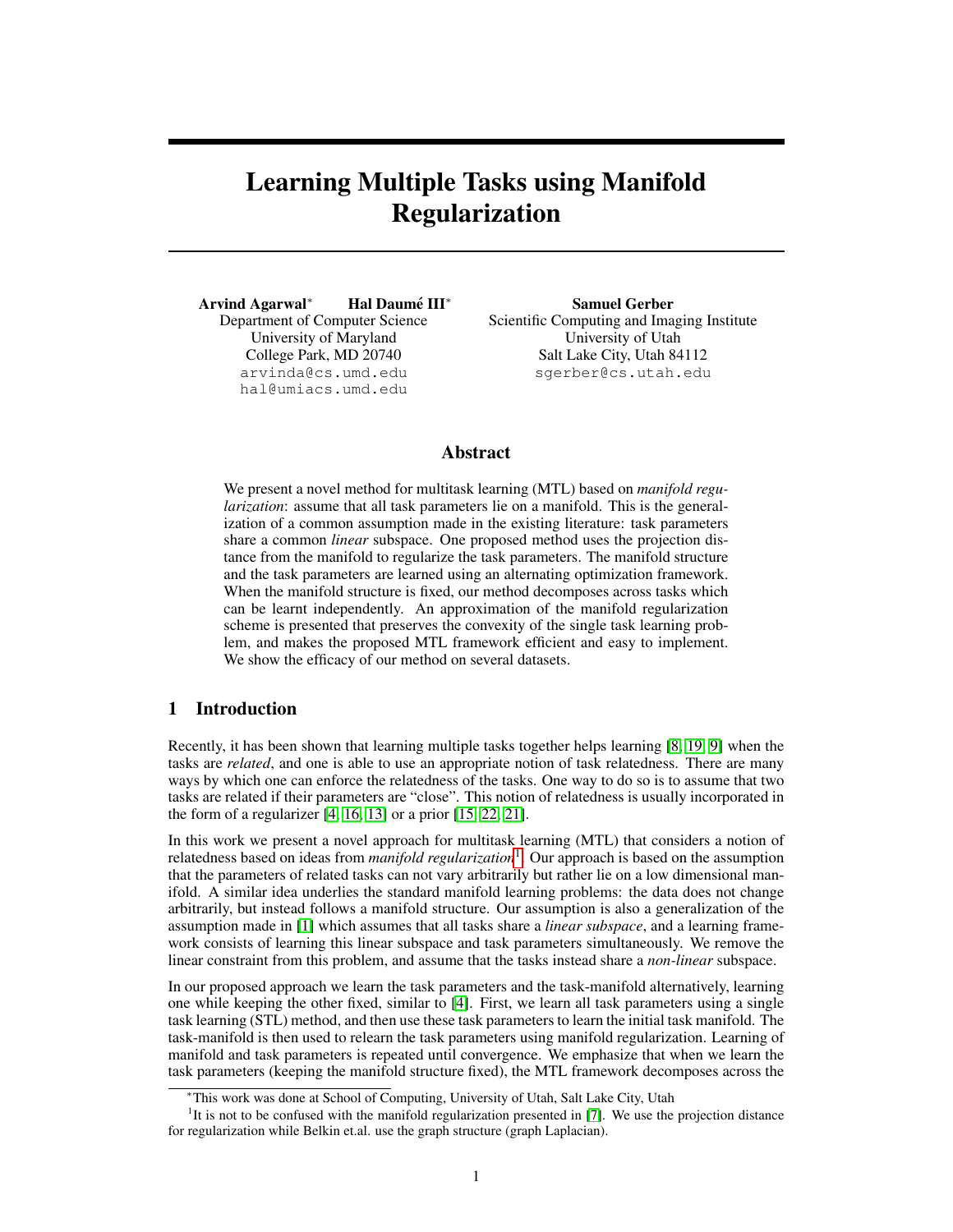tasks, which can be learned independently using standard method such as SVMs. Note that unlike most manifold learning algorithms, our framework learns an *explicit* representation of the manifold and naturally extends to new tasks. Whenever a new task arrives, one can simply use the existing manifold to learn the parameters of the new task. For a new task, our MTL model is very efficient as it does not require relearning all tasks.

As shown later in the examples, our method is simple, and can be implemented with only a small change to the existing STL algorithms. Given a black box for manifold learning, STL algorithms can be adapted to the proposed MTL setting. To make the proposed framework even simpler, we provide an approximation which preserves the convexity of the STL problem. We emphasize that this approximation works very well in practice. All the experimental results used this approximation.

## 2 Related Work

In MTL, task relatedness is a fundamental question and models differ in the ways they answer this question. Like our method, most of the existing methods first assume a structure that defines the task relatedness, and then incorporate this structure in the MTL framework in the form of a regularizer [4, 16, 13].

One plausible approach is to assume that all task parameters lie in a subspace [1]. The tasks are learned by forcing the parameters to lie in a common linear subspace therefore exploiting the assumed relatedness in the model. Argyriou et.al. [4] later generalized this work by using a function  $F$  to model the shared structure. In this work, the relatedness structure is forced by applying a function F on a covariance matrix D which yields a regularization of the form  $tr(F(D)\hat{W}\hat{W}^T)$  on the parameters  $W$ . Here, the function  $F$  can model different kind of relatedness structures among tasks including the linear subspace structure [1]. Given a function  $F$ , this framework learns both, the relatedness matrix  $D$  and the task parameters  $W$ . One of the limitations of this approach is the dependency on  $F$  which has to be provided externally. In an informal way,  $F$  introduces the non-linearity and it is not clear as what the right choice of  $F$  is. Our framework generalizes the linear framework by introducing the nonlinearity through the manifold structure learned automatically from the data, and thus avoids the need of any external function. Argyriou et. al. extend their work [4] in [2, 3] where non-linearity is introduced by considering a kernel function on the input data, and then learning the linear subspace in the Hilbert space. This method in spirit is very similar to our method except that we learn an explicit manifold therefore our method is naturally extensible to new tasks.

Another work that models the task relatedness in the form of proximity of the parameters is [16] which assumes that task parameters  $w_t$  for each task is close to some common task  $w_0$  with some variance  $v_t$ . These  $v_t$  and  $w_0$  are learned by minimizing the *Euclidean* norm which is again equivalent to working in the linear space. This idea is later generalized by [13], where tasks are clustered, and regularized with respect to the cluster they belong to. The task parameters are learned under this cluster assumption by minimizing a combination of different penalty functions.

There is another line of work  $[10]$ , where task relatedness is modeled in term of a matrix B which needs to be provided externally. There is also a large body of work on multitask learning that find the shared structure in the tasks using Bayesian inference [23, 24, 9], which in spirit, is similar to the above approaches, but done in a Bayesian way. It is to be noted that all of the above methods either work in a linear setting or require external function/matrix to enforce the nonlinearity. In our method, we work in the non-linear setting without using any external function.

## 3 Multitask Learning using Manifold

In this section we describe the proposed MTL framework. As mentioned earlier, our framework assumes that the tasks parameters lie on a manifold which is a step further to the assumption made in [1] i.e., the task parameters lie on a linear subspace or share a common set of features. Similar to the linear subspace algorithm [1] that learns the task parameters (and the shared subspace) by regularizing the STL framework with the orthogonal projections of the task parameters onto the subspace, we propose to learn the task parameters (and non-linear subspace i.e., *task-manifold*) by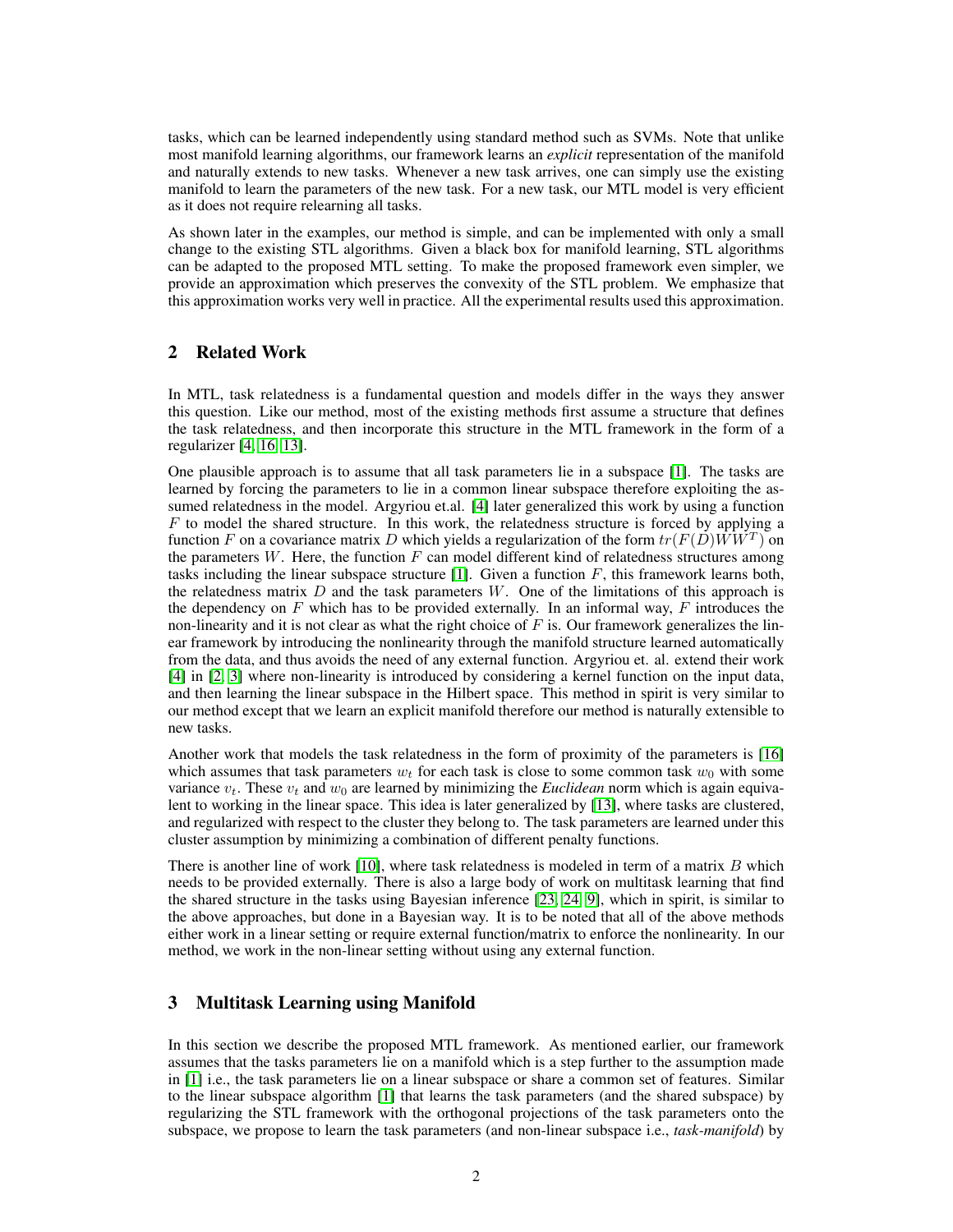regularizing the STL with the projection distance of the task parameters from this task-manifold (see Figure 1).

We begin with some notations. Let  $T$  be the total number of tasks, and for each task  $t$ , let  $X_t = \{x_1, \ldots x_{n_t}\}$  be the set of examples and  $Y_t = \{y_1, \ldots y_{n_t}\}$  be the corresponding labels. Each example  $x_i \in \mathbb{R}^d$  is a d dimensional vector, and  $y_i$  is a label;  $y_i \in \{+1, -1\}$  in case of a classification problem, and a real value  $y_i \in \mathbb{R}$  in case of regression problem.  $n_t$  is the number of examples in task  $t$ . For the simplicity of the notations, we assume that all tasks have the same number of examples i.e.  $n_1 = \ldots = n_T = n$ , though in practice they may vary. Now for each task t, let  $\theta_t$  be the parameter vector, referred as the *task parameter*.

Given example-label pairs set  $(X_t, Y_t)$  for task t, a learning problem would be to find a function  $f_t$  that for any future example x, predicts the correct value of y i.e.  $y = f_t(x)$ . A standard way to learn this function is to minimize the loss between the value predicted by the function and the true value. Let  $\mathcal L$  be such a loss function. Let  $k$  be a kernel defined on the input examples  $k : \mathbb{R}^d \times \mathbb{R}^d \to \mathbb{R}$  and  $\mathcal{H}_k$  be the reproducing kernel Hilbert space (RKHS) associated with the kernel k. Restricting  $f_t$  to the functions in the RKHS and denoting it by  $f(x, \theta_t) = \langle \theta_t, \phi(x) \rangle$ , single task learning solves the following optimization problem:

$$
\theta_t^* = \underset{\theta_t}{\text{arg min}} \sum_{x \in X_t} \mathcal{L}(f(x; \theta_t), y) + \lambda ||f_t||_{\mathcal{H}_k}^2, \quad (
$$



 $w^*$ ∗

 $\overline{w}$ 

here  $\lambda$  is a regularization parameter. Note that the kernel is assumed to be common for all tasks hence does not have the subscript  $t$ . This is equivalent to saying that all tasks belong to the same RKHS.

Now one can extend the above STL framework to the multitask setting. In MTL, tasks are related, this notion of relatedness is incorporated through a regularizer. Let  $u$  be such regularizer, then MTL solves:

$$
(\theta_1^*, \dots \theta_T^*) = \underset{(\theta_1, \dots, \theta_T)}{\arg \min} \sum_{t=1}^T \Big( \sum_{x \in X_t} \mathcal{L}(f(x; \theta_t), y) + \lambda ||f_t||_{\mathcal{H}_k}^2 \Big) + \gamma u(\theta_1 \dots \theta_T), \tag{2}
$$

where  $\gamma$  is a trade off parameter similar to  $\lambda$  that trades off the amount of MTL regularization. As mentioned in Section  $\tilde{2}$ , there are many ways in which this regularizer can be implemented. For example, for the assumption that the task parameters are close to a common task  $\theta_0$ , regularizer would just be  $\|\theta_t - \theta_0\|^2$ . In our approach, we split the regularizer  $u(\theta_1, \dots, \theta_T)$  into T different regularizers  $u(\theta_t, \mathcal{M})$  such that  $u(\bar{\theta_t}, \mathcal{M})$  regularizes the parameter of task t while considering the effect of other tasks through the manifold  $M$ . The optimization problem under such regularizer can be written as:

$$
(\theta_1^*, \dots \theta_T^*) = \underset{(\theta_1, \dots, \theta_T), \mathcal{M}}{\arg \min} \sum_{t=1}^T \Big( \sum_{x \in X_t} \mathcal{L}(f(x; \theta_t), y) + \lambda ||f_t||_{\mathcal{H}_k}^2 + \gamma u(\theta_t, \mathcal{M}) \Big). \tag{3}
$$

Note that optimization is now performed over both task parameters and the manifold. If manifold structure  $M$  is fixed then the above optimization problem decomposes into  $T$  independent optimization problems. In our approach, the regularizer depends on the structure of the manifold constructed from the task parameters  $\{\theta_1, \ldots \theta_T\}$ . Let M be such manifold, and  $\mathcal{P}_{\mathcal{M}}(\theta_t)$  be the projection distance of  $\theta_t$  from the manifold. Now one can use this projection distance as a regularizer  $u(\theta_t, \mathcal{M})$ in the cost function since all task parameters are assumed to lie on the task manifold M. The cost function is now given by:

$$
\mathcal{C}_{\mathcal{P}} = \sum_{t=1}^{T} \Big( \sum_{x \in X_t} \mathcal{L}(f(x; \theta_t), y) + \lambda ||f_t||_{\mathcal{H}_k}^2 + \gamma \mathcal{P}_{\mathcal{M}}(\theta_t) \Big). \tag{4}
$$

Since the manifold structure is not known, the cost function (4) needs to be optimized simultaneously for the task parameters  $(\theta_1 \dots \theta_T)$  and for the task-manifold M. Optimizing for  $\theta$  and M jointly is a hard optimization problem, therefore we resort to the alternating optimization. We first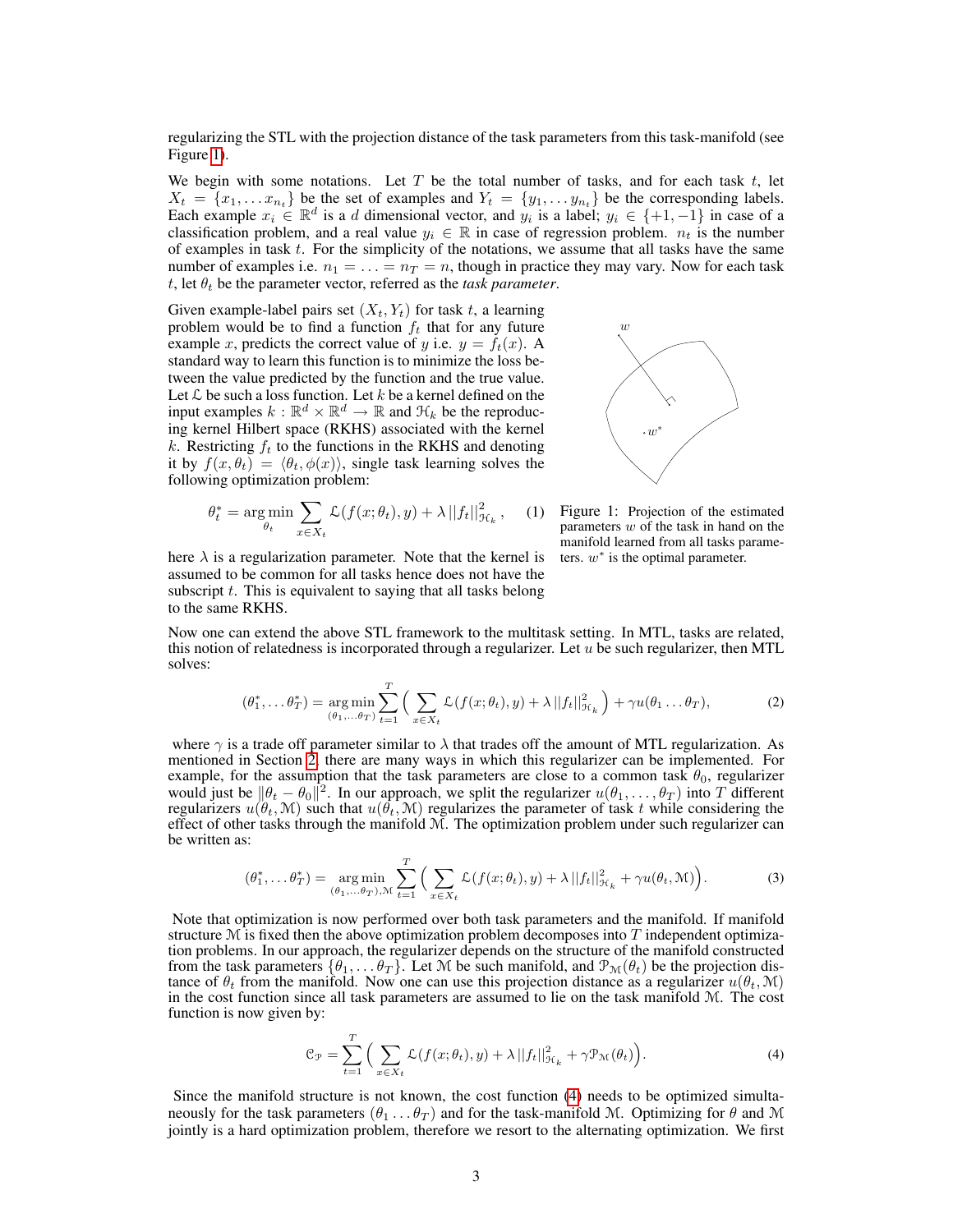fix the task parameters and learn the manifold. Next, we fix the manifold  $M$ , and learn the task parameters by minimizing (4). In order to minimize (4) for the task parameters, we need an expression for  $\mathcal{P}_{\mathcal{M}}$  i.e. an expression for computing the projection distance of task parameters from the manifold. More precisely, we only need the gradient of  $\mathcal{P}_{\mathcal{M}}$  not the function itself since we will solve this problem using gradient descent.

#### 3.1 Manifold Regularization

Our approach relies heavily on the capability to learn a manifold, and to be able to compute the gradient of the projection distances onto the manifold. Much recent work in manifold learning focused on uncovering low dimensional representation [18, 6, 17, 20] of the data. These approaches do not provide the tools crucial to this work i.e., the gradient of the projection distance. Recent work [11] addresses this issues and proposes a manifold learning algorithm, based on the idea of principal surfaces [12]. It *explicitly* represents the manifold in the ambient space as a parametric surface which can be used to compute the projection distance and its gradient.

For the sake of completeness, we briefly describe this method (for details refer [11]). The method is based on minimizing the expected reconstruction error  $E[g(h(\theta)) - \theta]$  of the task parameter  $\theta$ onto the manifold  $M$ . Here h is the mapping from the manifold to the lower dimensional Euclidean space and  $g$  is the mapping from the lower dimensional Euclidean space to the manifold. Thus, the composition  $g \circ h$  maps a point belonging to manifold to the manifold, using the mapping to the Euclidean space as an intermediate step. Note that  $\theta$  and  $g(h(\theta))$  are usually not the same. These mappings  $g$  and  $h$  can be formulated in terms of kernel regressions over the data points:

$$
h(\theta) = \sum_{j=1}^{T} \frac{K_{\theta}(\theta - \theta_j)}{\sum_{l=1}^{T} K_{\theta}(\theta - \theta_l)} z_j
$$
\n(5)

with  $K_{\theta}$  a kernel function and  $z_i$  a set of parameters to be estimated in the manifold learning process. Similarly

$$
g(r) = \sum_{j=1}^{T} \frac{K_r(r - h(\theta_j))}{\sum_{l=1}^{T} K_r(r - h(\theta_l))} \theta_j
$$
\n(6)

again with  $K_r$  a kernel function.

Note that in the limit, the kernel regression converges to the conditional expectation  $g(r)$  =  $E[(\theta_1,\ldots,\theta_T)|r]$  where expectation is taken with respect to probability distribution  $p(\theta)$ , parameters are assumed to be sampled from. If  $h$  is an orthogonal projection, this yields a principal surface [12], i.e informally g passes through the middle of the density. In [11] it is shown that in the limit, as the number of samples to learn from increases, h indeed yields an orthogonal projection onto g. Under this orthogonal projection, the estimation of the parameters  $z_i$ , i.e. the manifold learning, can be done through gradient descent on the sample mean of the projection distance  $\frac{1}{T}\sum_{i=1}^{T} g(h(\theta_i)) - \theta_i$  using a global manifold learning approach for initialization. Once h is estimated, the projection distance is immediate by

$$
\mathcal{P}_{\mathcal{M}} = \|\theta - g(h(\theta))\|^2 = \|\theta - \theta^{\mathcal{M}}\|^2 \tag{7}
$$

For the optimization of (4) we need the gradient of the projection distance which is

$$
\frac{d\mathcal{P}_{\mathcal{M}}(\theta)}{d\theta} = 2(g(h(\theta)) - \theta) \frac{dg(r)}{dr}|_{r=h(\theta)} \frac{dh(\theta)}{d\theta}.
$$
\n(8)

The projection distance for a single task parameters is  $O(n)$  due to the definition of h and g as kernel regressions which show up in the projection distance gradient in  $\frac{dg(r)}{dr}|_{r=h(\theta)}$  and  $\frac{dh(\theta)}{d\theta}$ . This is fairly expensive therefore we propose an approximation, justified by the convergence to an orthogonal projection of  $h$ , to the exact projection gradient. For an orthogonal projection the term  $\frac{dg(r)}{dr}|_{r=h(\theta)}\frac{dh(\theta)}{d\theta}$  vanishes  $\left(\frac{dh(\theta)}{d\theta}\right)$  is orthogonal to the tangent plane  $\frac{dg(r)}{dr}|_{r=h(\theta)}$  of the projected point) and the gradient simplifies to

$$
\frac{d\mathcal{P}_{\mathcal{M}}(\theta)}{d\theta} = 2(g(h(\theta)) - \theta),\tag{9}
$$

which is exactly the gradient of (7) assuming that the projection of  $\theta$  onto the manifold is fixed. A further advantage of this approximation , besides a computational speedup, is that no non-convexities are introduced due to the regularization.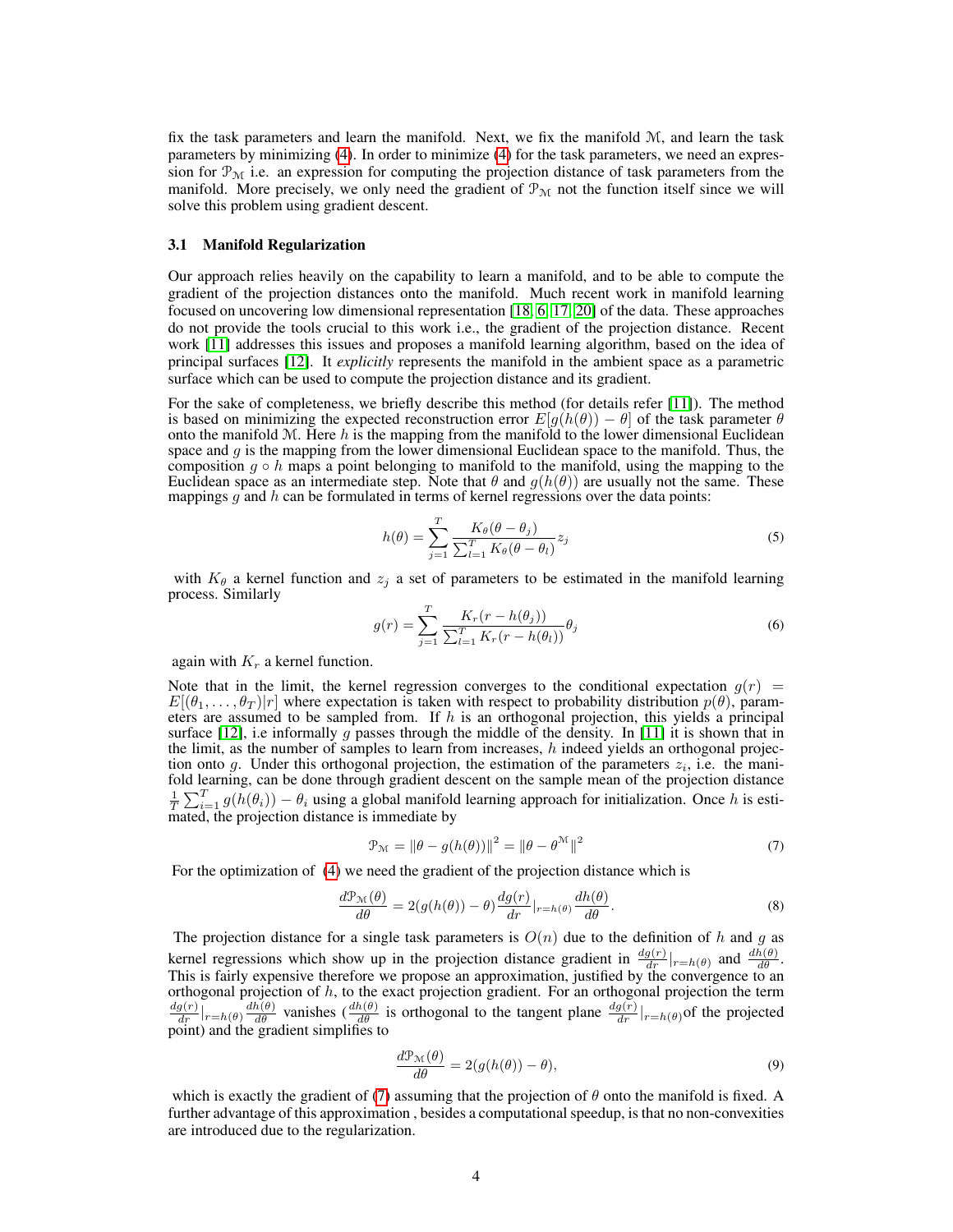Algorithm 1 MTL using Manifold Regularization

**Input:**  $\{x_i, y_i\}_{i=1}^n$  for  $t = 1...T$ . **Output:**  $\theta_1, \ldots \theta_T$ . **Initialize:** Learn  $\theta_1, \ldots, \theta_T$  independently. Learn the task-manifold using  $\theta_1, \ldots \theta_T$ . while it < numIter do for  $t = 1$  to T do Learn  $\theta_t$  using (4) with (7) or (10). end for Relearn the task-manifold using  $\theta_1, \ldots \theta_T$ . end while

The proposed manifold regularization approximation allows to use any STL method without much change in the optimization of the STL problem. The proposed method for MTL pipelines manifold learning with the STL. Using (7) one can write the (4) as:

$$
\mathcal{C}_{\mathcal{P}} = \sum_{t=1}^{T} \left( \sum_{x \in X_t} \mathcal{L}(f(x; \theta_t), y) + \lambda ||\theta_t||^2 + \gamma ||\theta_t - \tilde{\theta}_t^{\mathcal{M}}||^2 \right)
$$
(10)

here  $\tilde{\theta}_t^{\mathcal{M}}$  is the fixed projection of the  $\theta$  on the manifold. Note that in the proposed approximation of the above expression,  $\tilde{\theta}_t^{\mathcal{M}}$  is fixed while computing the gradient i.e., one does not have to worry about moving the projection of the point on the manifold during the gradient step. Although in the following example, we will solve (10) for linear kernel, extension for the non-linear kernels is straightforward under the proposed approximation. This approximation allows one to treat the manifold regularizer similar to the RKHS regularizer  $\|\theta_t\|^2$  and solve the generalized learning problem (4) with non-linear kernels. Note that  $\|\theta_t - \tilde{\theta}_t^M\|^2$  is a monotonic function of  $\theta$  so it does not violate the representer theorem.

#### 3.2 Example: Linear Regression

In this section, we solve the optimization problem (4) for the linear regression model. This is the model we have used in all of our experiments. In the learning framework (4), the loss function is  $\mathcal{L}(x, y, w_t) = (y - \langle w_t, x \rangle)^2$  with linear kernel  $k(x, y) = \langle x, y \rangle$ . We have changed the notations for parameters from  $\theta$  to w to differentiate the linear regression from the general framework. The cost function for linear regression can now be written as:

$$
\mathcal{C}_{\mathcal{P}} = \sum_{t=1}^{T} \left( \sum_{x \in X_t} (y - \langle w_t, x \rangle)^2 + \frac{\lambda}{2} ||w_t||^2 + \gamma \mathcal{P}_{\mathcal{M}}(w_t) \right) \tag{11}
$$

This cost function may be convex or non-convex depending upon the manifold terms  $\mathcal{P}_{\mathcal{M}}(w_t)$ . The first two terms are convex. If one uses the approximation  $(10)$ , this problem becomes convex and has the form similar to STL. The solution under this approximation is given by:

$$
w_t = ((\lambda + \gamma)I + \langle X_t, X_t^T \rangle)^{-1} \left( X_t Y_t^T + \gamma \tilde{w}_t^M \right)
$$
\n(12)

where I is a  $d \times d$  identity matrix,  $X_t$  is a  $d \times n$  example matrix, and  $Y_t$  is a row vector of corresponding labels.  $\tilde{w}_t^{\mathcal{M}}$  is the orthogonal projection of w on the manifold.

#### 3.3 Algorithm Description

The algorithm for MTL with manifold regularization is straightforward and shown in Algorithm 1. The algorithm begins with the STL setting i.e., each task parameter is learned independently. These learned task parameters are then used to estimate the task-manifold. Keeping the manifold structure fixed, we relearn all task parameters using manifold regularization. Equation (9) is used to compute the gradient of the projection distance used in relearning the parameters. This step gives us the explicit representation of the projection in the case of a linear kernel while a set of weights in the case of a non-linear kernel. Current code available for computing the projection [11] only handles points in the Euclidean space (RKHS with linear kernel), not in a general RKHS, though in theory, it is possible to extend the current code to general RKHS. Once the parameters for all tasks are learned, the manifold is re-estimated based on the updated task parameters. This process is repeated for a fixed number of iterations (in our experiments we use 5 iterations).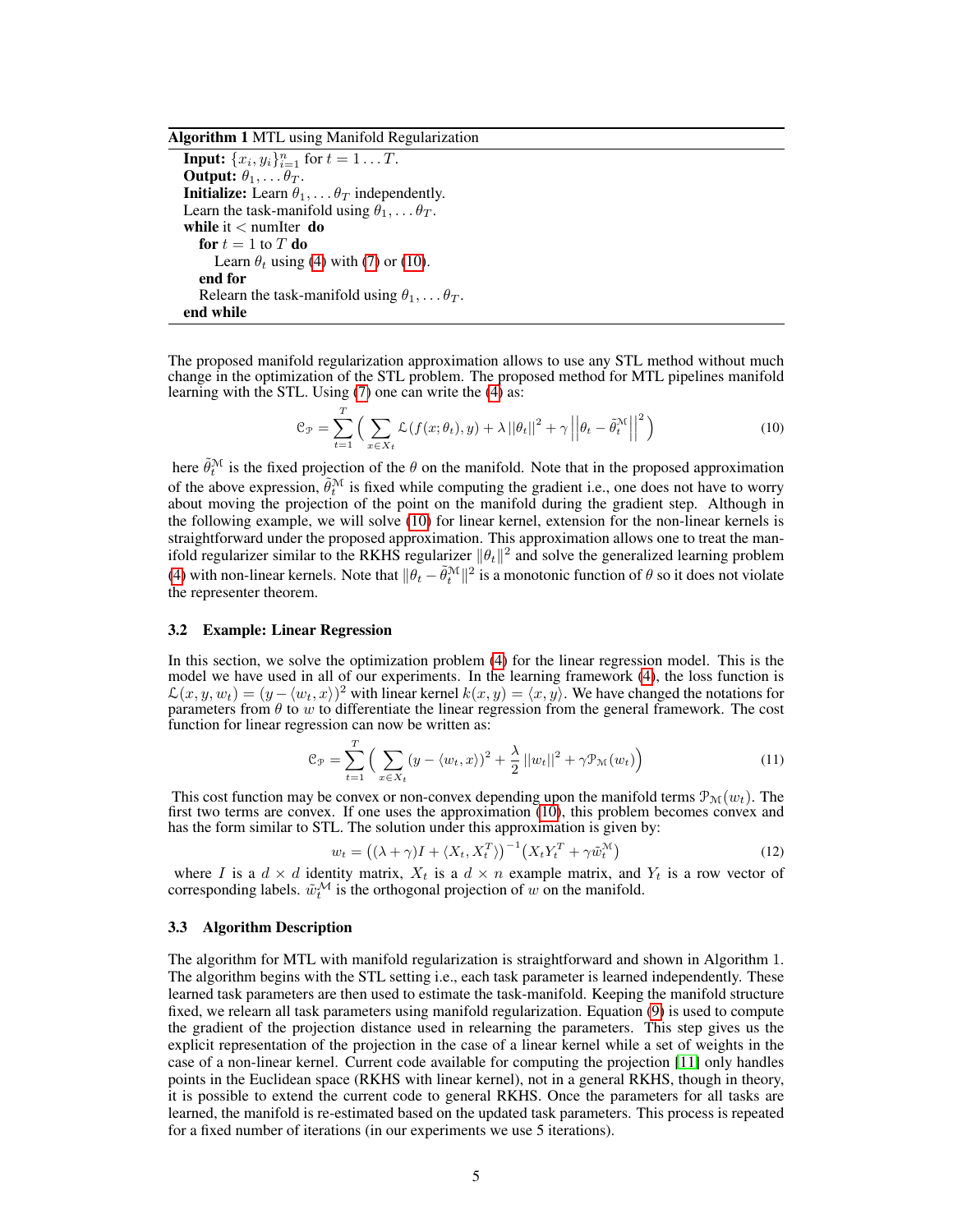# 4 Experiments

In this section, we consider the regression task and show the experimental results of our method. We evaluate our method on both synthetic and real datasets.

### 4.1 Synthetic Dataset

First, we evaluate our method on a *synthetic* data. This data is generated from the task parameters sampled from a known manifold (*swiss roll*). The data is generated by first sampling the points from the 3-dimensional *swiss roll*, and then using these points as the task parameters to generate the examples using the linear regression model. We sample 100 tasks, and for each task we generate 2 examples. The number of examples per task is kept low for two reasons. First, the task at hand (this is linear) is a relatively *easy* task and more number of examples give a nearly perfect regression model with the STL method itself, leaving almost no room for improvement. Second, MTL in the real world makes sense only when the number of examples per task is low. In all of our experiments, we compare our approach with the approach presented in [4] for two reasons. First, this is the approach most closely related to our approach (this makes linear assumption while we make the non-linear assumption), and second, code is available online2 .

In all our experiments we report the *root mean square error* (RMSE) [4]. For a set of 100 tasks, taskwise results for the synthetic data is shown in Figure 2(a). In this figure, the x-axis represents the RMSE of the STL model while the y-axis is the RMSE of the MTL model. Figure  $2(a)$  shows the performance of the MTL model relative to the STL model. Each point  $(x, y)$  in the figure represents the (STL,MTL) pair. Blue dots denote the MTL performance of our method while green crosses denote the performance of the baseline method [4]. The red line denote the points where MTL and STL performed equally. Any point above the red line shows that the RMSE of MTL is higher (bad case) while points below denote that RMSE of MTL is lower (good case). It is clear from Figure 2(a) that our method is able to use the manifold information therefore outperform both STL and MTL-baseline methods. We improve the performance of almost all tasks with respect to STL, while MTL-baseline improves the performance of only few tasks. Note the mean performance *improvement* (reduction in RMSE i.e. RMSE of (STL-MTL)) of all tasks in our method and in the baseline-MTL. We get an improvement of  $+0.0131$  while baseline has the negative performance improvement of −0.0204. For the statistical significance, reported numbers are averaged over 10 runs. Hyperparameters of both models (baseline and ours ( $\lambda$  and  $\gamma$ )) were tuned on a small dataset chosen randomly.

#### 4.2 Real Regression Dataset

We now evaluate our method on two real datasets *school dataset* and *computer survey dataset* [14], the same datasets as used in the baseline model [4]. Moreover they have also been used in previous MTL studies, for example, school dataset in [5, 10] and computer dataset in [14].

Computer This dataset is a survey of 190 students who rated the likelihood of purchasing one of 20 different personal computers. Here students correspond to the tasks and computers correspond to the examples. Each student rated all of the 20 computers on a scale of 0-10, therefore giving 20 labeled examples per task. Each computer (input example) is represented by 13 different computer characteristics (RAM, cache, CPU, price etc.). Training and test sets were obtained by splitting the dataset into 75% and 25%, thus giving 15 examples for training and 5 examples for testing.

School This dataset <sup>3</sup> is from the Inner London Education Authority and consists of the examination scores of 15362 students from 139 schools in London. Here, each school corresponds to a task, thus a total of 139 tasks. The input consists of the year of the examination, 4 school-specific and 3 student-specific attributes. Following [5, 4], each categorical feature is replaced with binary

<sup>&</sup>lt;sup>2</sup> For a fair comparison, we use the code provided by the author, available at  $http://title.uchicago.$ edu/~argyriou/code/mtl\_feat/mtl\_feat.tar.<br><sup>3</sup>Available at http://www.cmm

at [http://www.cmm.bristol.ac.uk/learning-training/](http://www.cmm.bristol.ac.uk/learning-training/multilevel-m-support/datasets.shtml) [multilevel-m-support/datasets.shtml](http://www.cmm.bristol.ac.uk/learning-training/multilevel-m-support/datasets.shtml)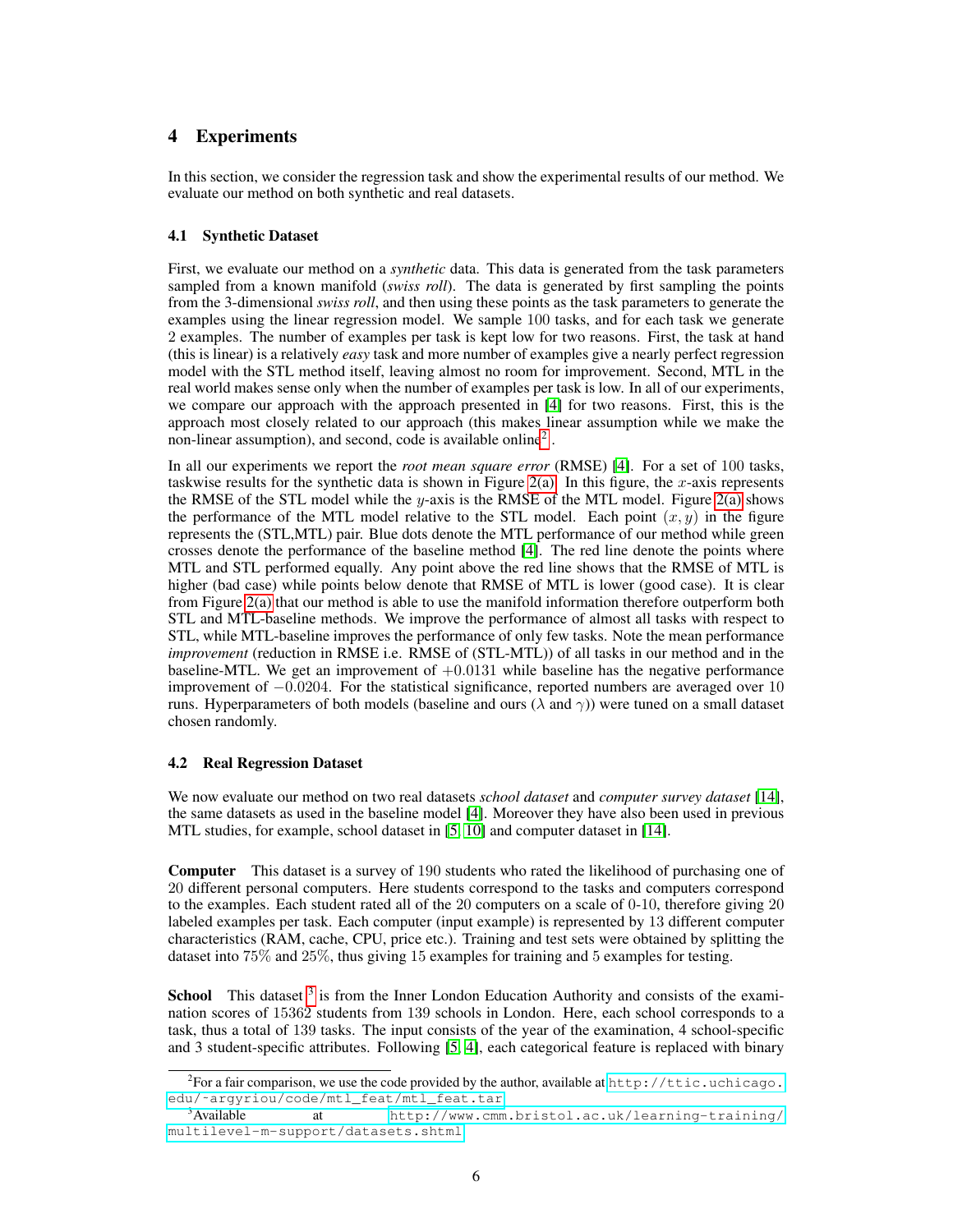

Figure 2: Taskwise performance on the synthetic dataset. The red line marks where STL and MTL perform equally. Any points above it represent the tasks whose RMSE increased through the MTL framework while those below showed performance improvement (reduced RMSE). Green crosses are the baseline method and blue dots are the manifold method. *Avg*{*Manifold,Baseline*} in the title is the mean performance improvement of all tasks over STL. (b) Average RMSE vs number of examples for school dataset



Figure 3: Taskwise performance on (a) computer and (b) school datasets.

features, giving us a total of 26 features. We again split the dataset into 75% training and 25% testing.

Similar to the synthetic dataset, hyperparameters of the baseline method and manifold method ( $\gamma$ and  $\lambda$ ) were tuned on a small validation dataset picked randomly from the training set. In the experiments, whenever we are required to use fewer number of examples, examples were chosen randomly. In such experiments, reported numbers were averaged over 10 runs for the statistical significance. Note that the fewer the examples, the higher the variance because of randomness. In order to see if learning tasks simultaneously helps, we did not consider the zero value while tuning the hyperparameters of MTL to avoid the reduction of MTL method to STL ones.

Figure 3(a) and Figure 3(b) shows the taskwise performance of the computer and school datasets respectively. We note that for the computer dataset, we perform significantly better than both STL and the baseline methods. The baseline method performs worse than the STL method, therefore giving a negative average performance improvement of  $-0.9121$ . We believe that this is because the tasks are related non-linearly. For the school dataset, we perform better than both STL and the baseline method though relative performance improvement is not as significant as in the computer dataset. On the school dataset, the baseline method has a mixed behavior relative to the STL method, performing good on some tasks while performing worse on others. In both of these datasets, we observe that our method does not cause the negative transfer i.e. causing a task to perform worse than the STL. Although we have not used anything in our problem formulation to avoid *negative transfer*, this observation is interesting. Note that almost all of the existing MTL methods suffer from the negative transfer phenomena. We emphasize that the baseline method has two parameters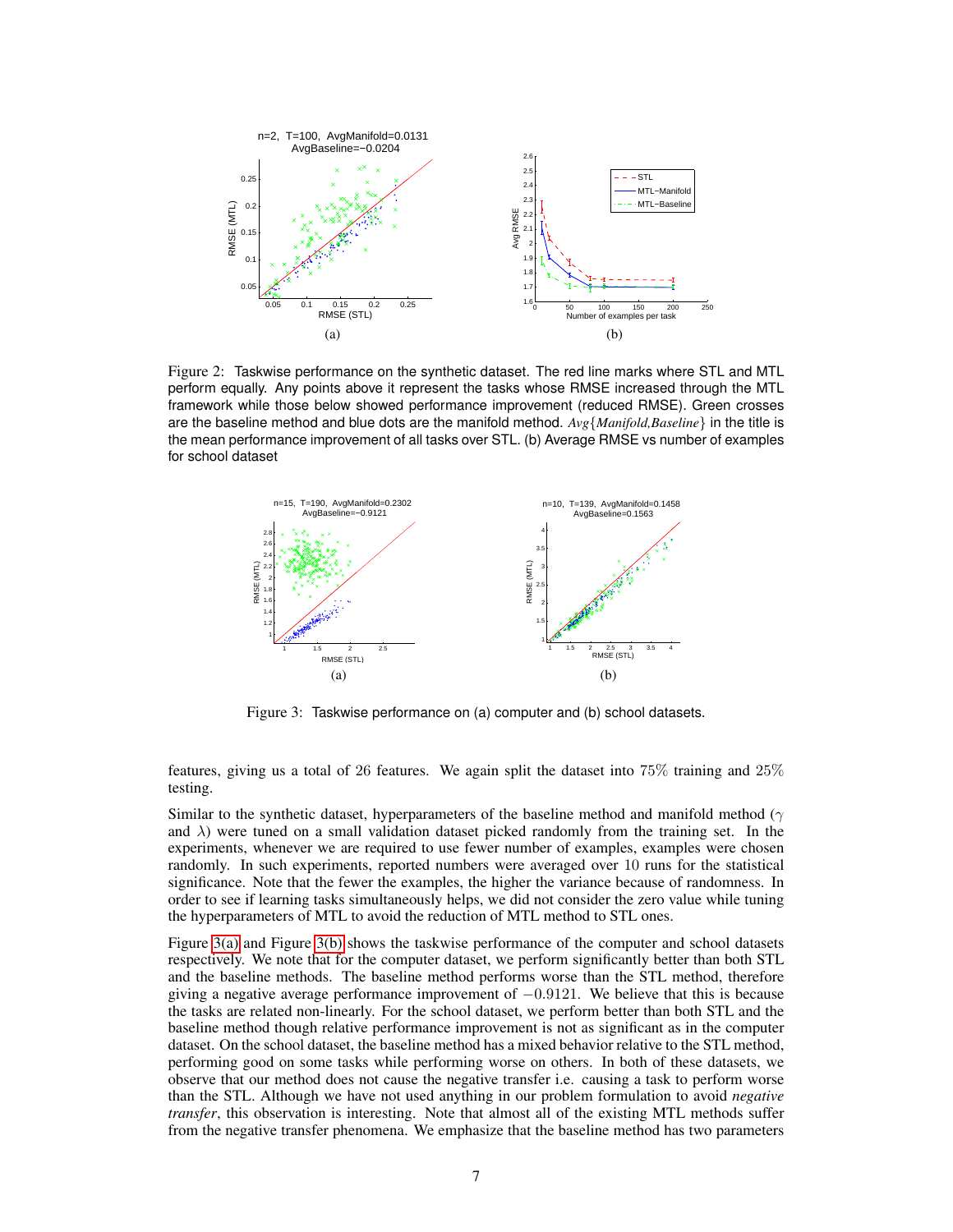that are very important, the regularization parameter and the  $P$ . In our experiments we found that the baseline method is very sensitive to both of these parameters. In order to have a fair and competitive comparison, we used the best value of these parameters, tuned on a small validation dataset picked randomly from the training set.



Figure 4: RMSE Vs number of tasks for (a) computer dataset (b) school dataset

Now we show the performance variation with respect to the number of training examples. Figure 2(b) shows the relative performance of the STL, MTL-baseline and MTL-Manifold for the school dataset. We outperform STL method significantly while we perform comparative to the baseline. Note that when the number of examples is relatively low, the baseline method outperforms our method because we do not have enough examples to estimate the parameters of the task which is used for the manifold construction. But as we increase the number of examples, we get better estimate of the parameters, hence better manifold regularization. For  $n > 100$  we outperform the baseline method by a small amount. Variation of the performance with  $n$  is not shown for the computer dataset because computer dataset has only 20 examples per task.

Performance variation with respect to the number of tasks for school and computer datasets is shown in Figure 4. We outperform STL method and the baseline method for the computer dataset while perform better/equal on the school dataset. These two plots indicate how the tasks are related in these two datasets. It suggests that tasks in school datasets are related linearly (Manifold and baseline methods have the same performance <sup>4</sup>) while tasks in the computer dataset are related non-linearly, which is why baseline method performs poor compared to the STL method. Both datasets exhibit the different behavior as we increase the number of tasks, though behavior relative to the STL method remains constant. This suggests that after a certain number of tasks, performance is not affected by adding more tasks. This is especially true for the computer dataset since it only has 13 features and only a few tasks are required to learn the task relatedness structure.

In summary, our method improves the performance over STL in all of these datasets (no negative transfer), while baseline method performs comparatively on the school dataset and performs worse on the computer dataset.

## 5 Conclusion

We have presented a novel method for multitask learning based on a natural and intuitive assumption about the task relatedness. We have used the manifold assumption to enforce the task relatedness which is a generalization of the previous notions of relatedness. Unlike many other previous approaches, our method does not require any other external information e.g. function/matrix other than the manifold assumption. We have performed experiments on synthetic and real datasets, and compared our results with the state-of-the-art method. We have shown that we outperform the baseline method in nearly all cases. We emphasize that unlike the baseline method, we improve over single task learning in almost all cases and do not encounter the negative transfer.

<sup>&</sup>lt;sup>4</sup>In the ideal case, the non-linear method should be able to discover the linear structure. But in practice, they might differ, especially when there are fewer number of tasks. This is the reason we perform equal on the school dataset when the number of tasks is high.